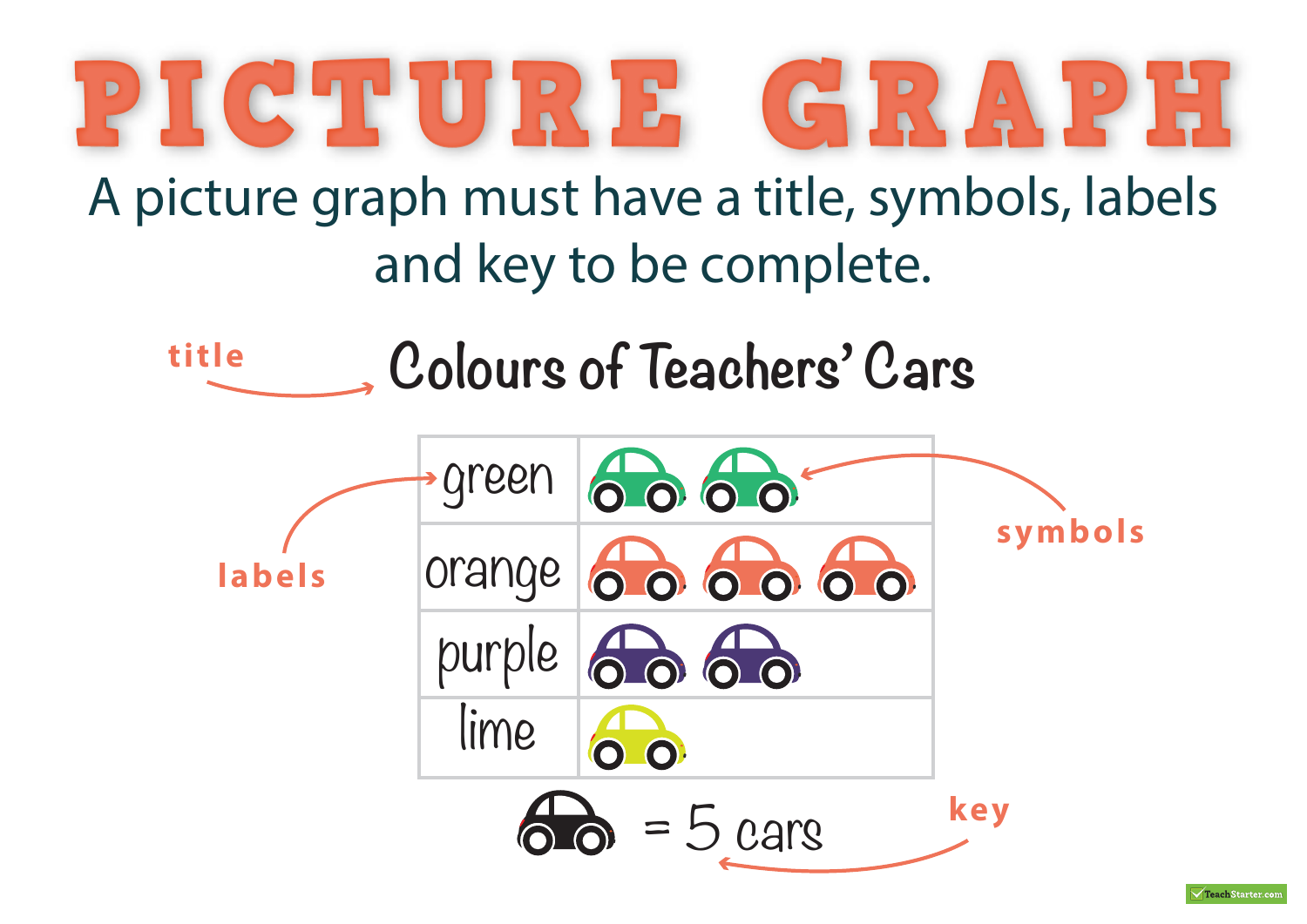

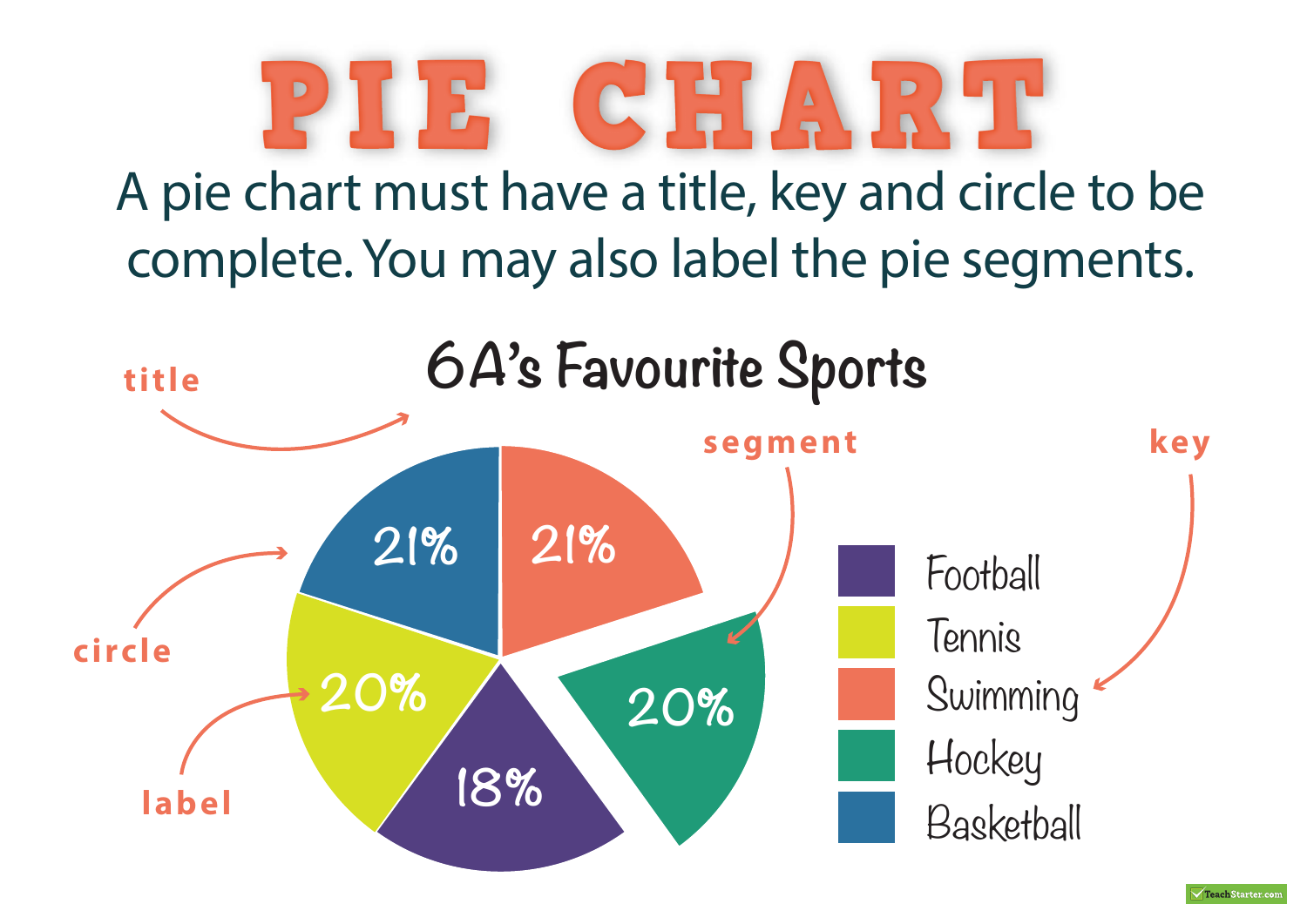

 $\overline{\smash{\checkmark}}$ Teach Starter.cor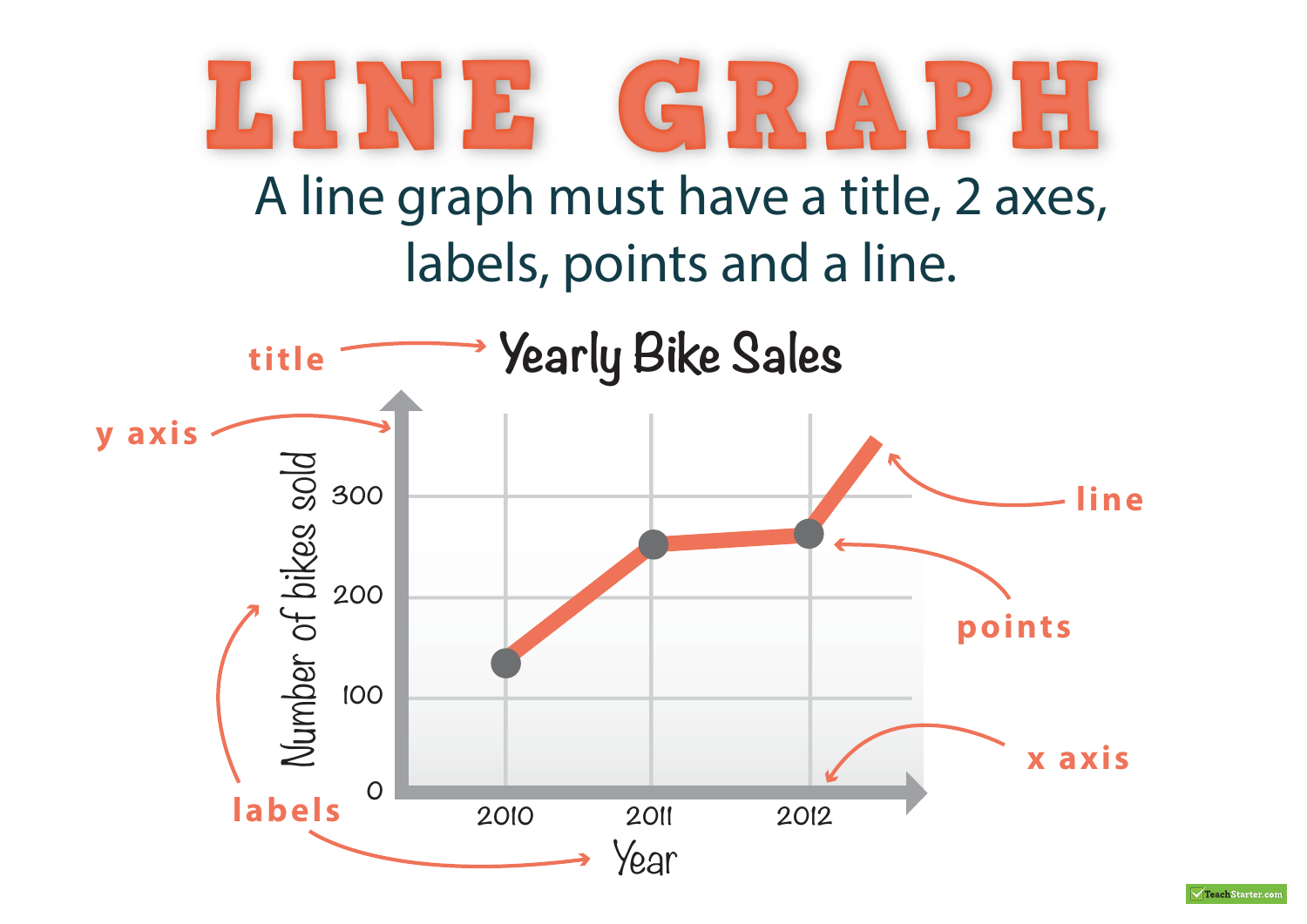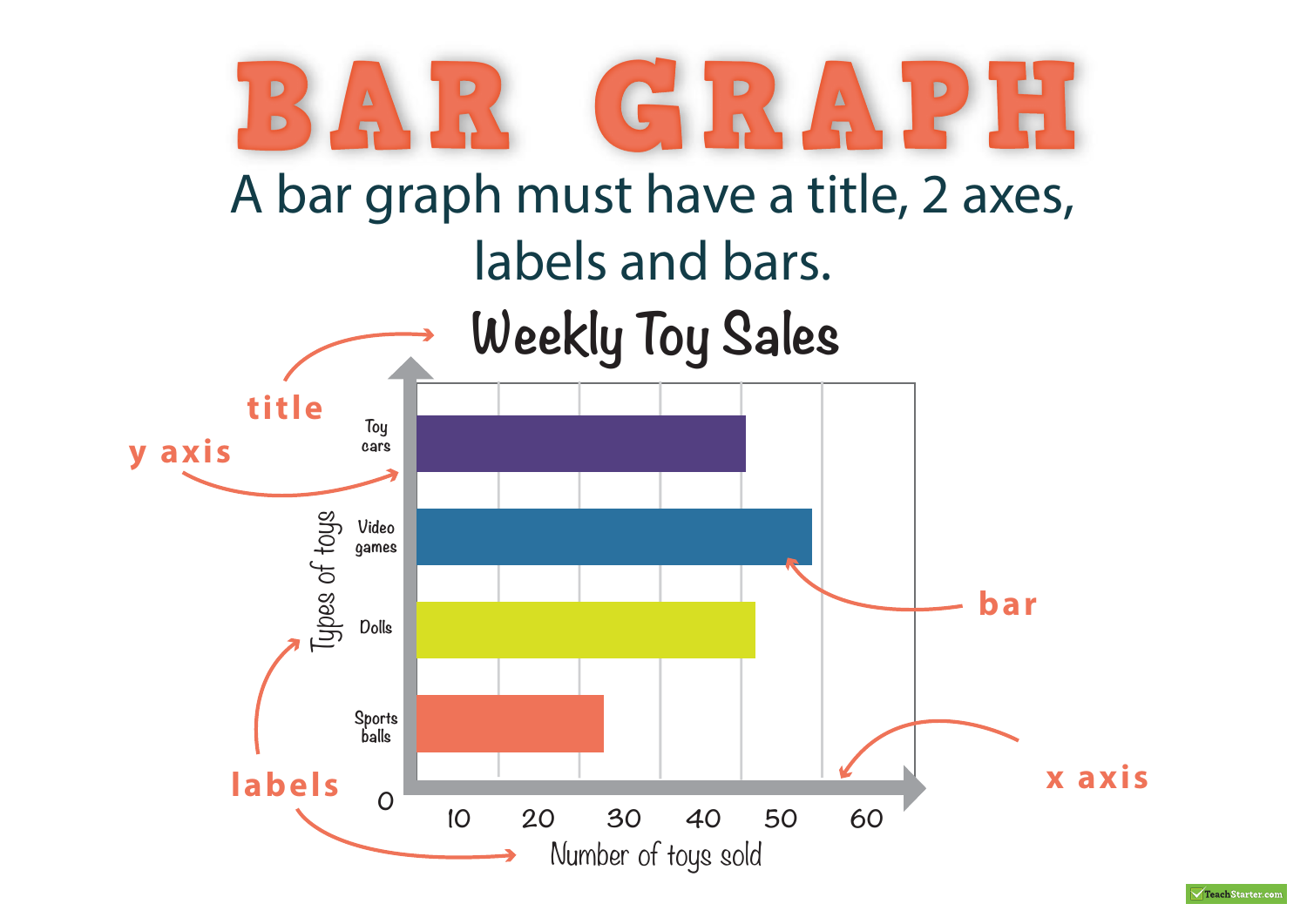